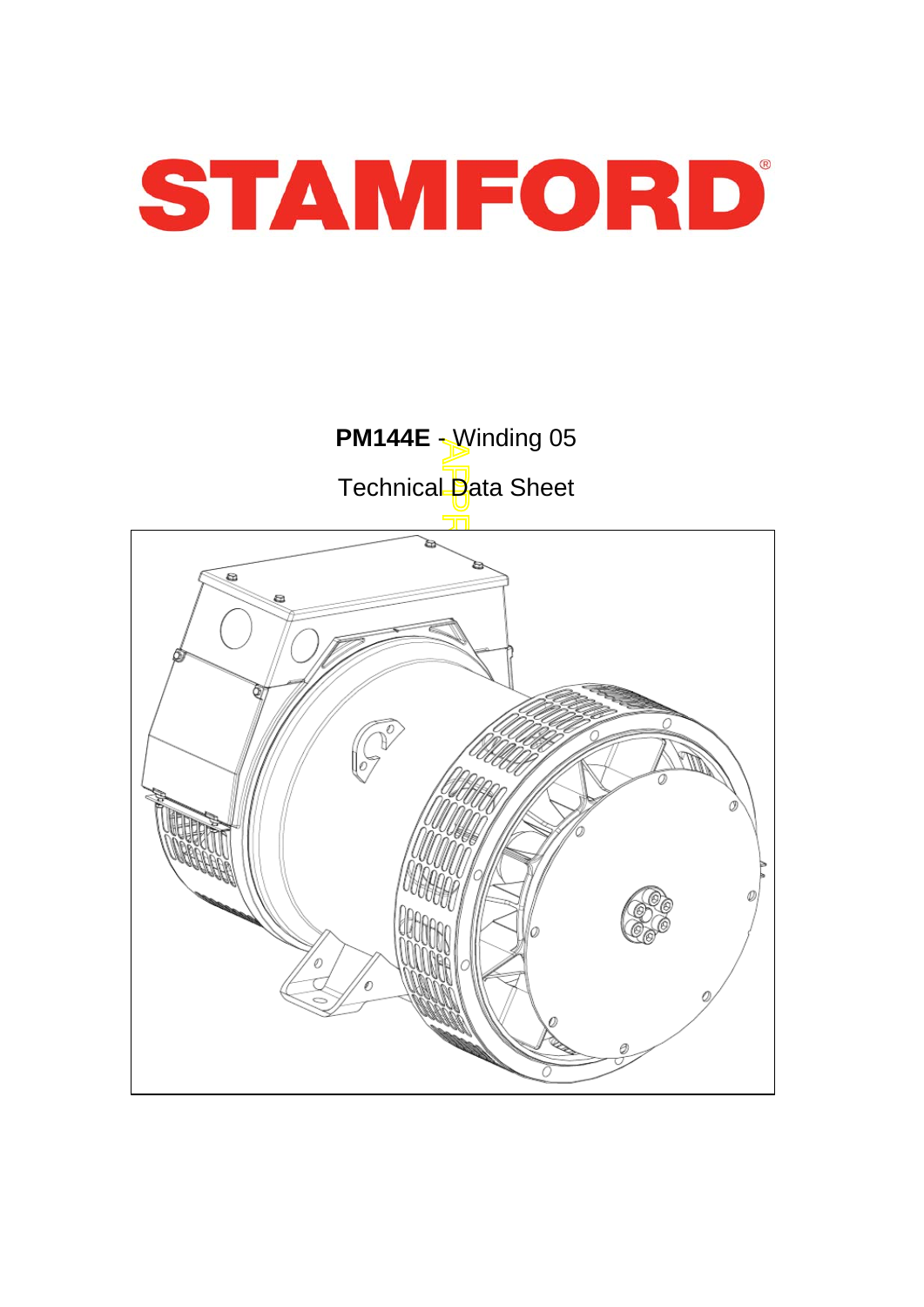# PM144E **SPECIFICATIONS & OPTIONS**



### **STANDARDS**

Marine generators may be certified to Lloyds, DnV, Bureau Veritas, ABS, Germanischer-Lloyd or RINA.

Other standards and certifications can be considered on request.

### **VOLTAGE REGULATOR**

#### **AS480 AVR**

With this self-excited system the main stator provides power via the AVR to the exciter stator. The high efficiency semi-conductors of the AVR ensure positive build-up from initial low levels of residual voltage.

The exciter rotor output is fed to the main rotor through a three-phase full-wave bridge rectifier. The rectifier is protected by a surge suppressor against surges caused, fo r example, by short circuit or out-of-phase paralleling. The AS480 will support limited accessories, RFI suppession remote voltage trimmer and for the P1 range only a 'droop' Current Transformer (CT) to permit parallel operation with other ac generators.

The AVR is can be fitted to either side of the generator in its own housing in the non-drive end bracket.

#### **Excitation Boost System (EBS)**

The EBS is a single, self-contained unit, attached to the non-drive end of the generator.

APPROVED DOCUMENT The EBS unit consists of the Excitation Boost Controller (EBC) and an Excitation Boost Generator (EBG). Under fault conditions, or when the generator is subjected to a large impact load such as a motor starting, the generator voltage will drop. The EBC senses the drop in voltage and engages the output power of the EBG. This additional power feeds the generator's excitation system, supporting the load until breaker discrimination can remove the fault or enable the generator to pick up a motor and drive the voltage recovery.

## **WINDINGS & ELECTRICAL PERFORMANCE**

All generator stators are wound to 2/3 pitch. This eliminates triplen (3rd, 9th, 15th …) harmonics on the voltage waveform and is found to be the optimum design for trouble-free supply of non-linear loads. The 2/3 pitch design avoids excessive neutral currents sometimes seen with higher winding pitches, when in parallel with the mains. A fully connected damper winding reduces oscillations during paralleling. This winding, with the 2/3 pitch and carefully selected pole and tooth designs, ensures very low waveform distortion.

### **TERMINALS & TERMINAL BOX**

Dedicated Single Phase generators have 4 ends brought out to the terminals, which are mounted at the non-drive end of the generator. A sheet steel terminal box contains provides ample space for the customers' wiring and gland arrangements. Alternative terminal boxes are available fo r customers who want to fit additional components in the terminal box.

### **SHAFT & KEYS**

All generator rotors are dynamically balanced to better than BS6861:Part 1 Grade 2.5 for minimum vibration in operation. Two bearing generators are balanced with a half key.

#### **INSULATION / IMPREGNATION**

The insulation system is class 'H'.

All wound components are impregnated with materials and processes designed specifically to provide the high build required for static windings and the high mechanical strength required for rotating components.

## **QUALITY ASSURANCE**

Generators are manufactured using production procedures having a quality assurance level to BS EN ISO 9001.

The stated voltage regulation may not be maintained in the presence of certain radio transmitted signals. Any change in performance will fall within the limits of Criteria B' of EN 61000-6-2:2001. At no time will the steady-state voltage regulation exceed 2%.

### **DE RATES**

All values tabulated on page 7 are subiect to the following reductions

5% when air inlet filters are fitted.

3% for every 500 metres by which the operating altitude exceeds 1000 metres above mean sea level.

3% for every 5°C by which the operational ambient temperature exceeds 50°C.

 Note: Requirement for operating in an ambient exceeding 60°C must be referred to the factory.

5% For reverse rotation

(Standard rotation CW when viewed from DE)

*NB Continuous development of our products entitles us to change specification details without notice, therefore they must not be regarded as binding.* 

*Front cover drawing typical of product range.*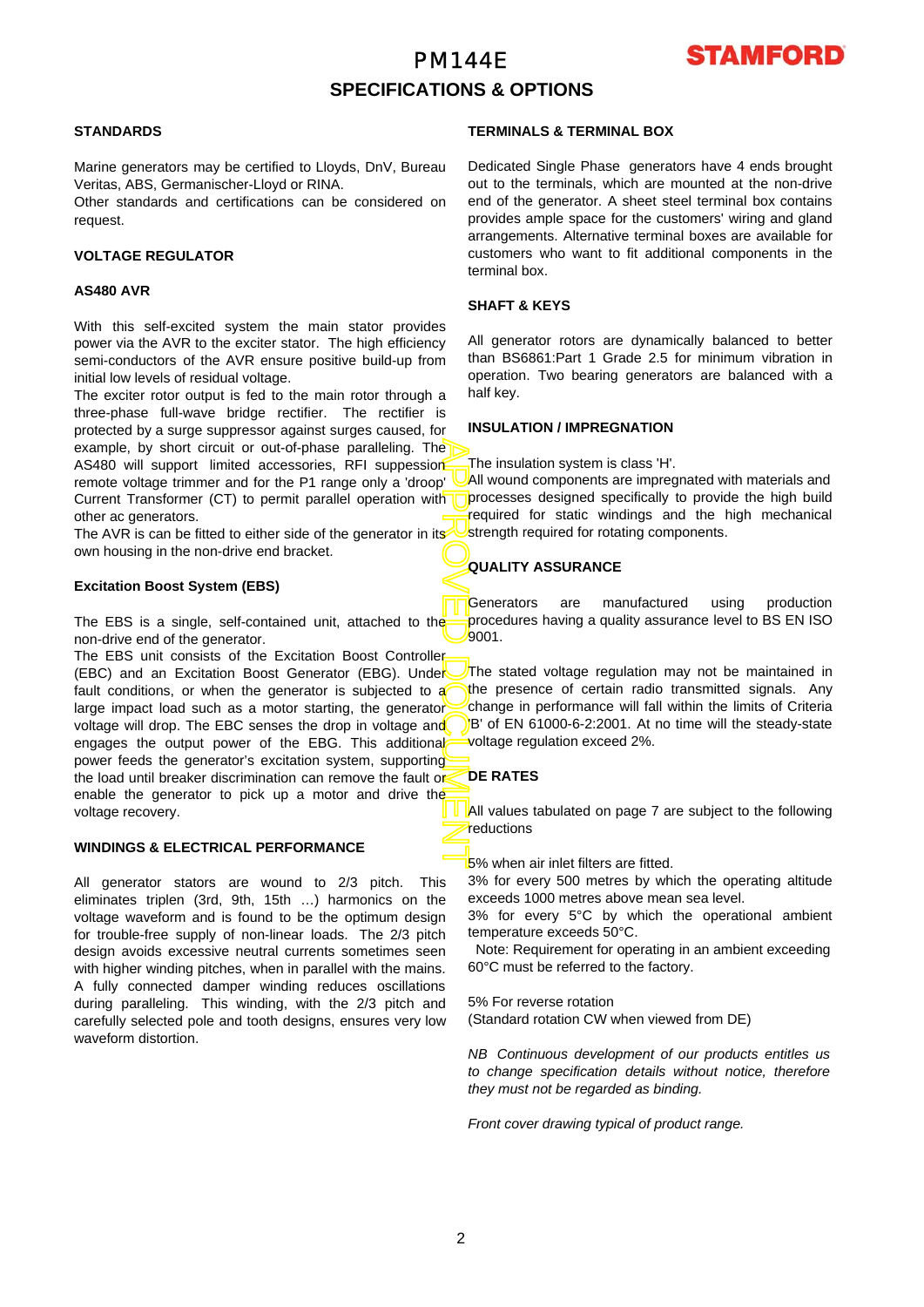# PM144E



# **WINDING 05**

| <b>CONTROL SYSTEM</b>                                 | AS480 AVR WITH OPTIONAL EXCITATION BOOST SYSTEM (EBS) |                                                                                      |          |                         |                                                     |           |                           |          |  |  |  |  |
|-------------------------------------------------------|-------------------------------------------------------|--------------------------------------------------------------------------------------|----------|-------------------------|-----------------------------------------------------|-----------|---------------------------|----------|--|--|--|--|
| <b>VOLTAGE REGULATION</b>                             | ± 1.0%                                                |                                                                                      |          |                         |                                                     |           |                           |          |  |  |  |  |
| <b>SUSTAINED SHORT CIRCUIT</b>                        |                                                       | REFER TO SHORT CIRCUIT DECREMENT CURVE (page 6)<br><b>CLASS H</b>                    |          |                         |                                                     |           |                           |          |  |  |  |  |
| <b>INSULATION SYSTEM</b>                              |                                                       |                                                                                      |          |                         |                                                     |           |                           |          |  |  |  |  |
| <b>PROTECTION</b>                                     |                                                       | IP <sub>23</sub>                                                                     |          |                         |                                                     |           |                           |          |  |  |  |  |
| <b>RATED POWER FACTOR</b>                             | 0.8                                                   |                                                                                      |          |                         |                                                     |           |                           |          |  |  |  |  |
| <b>STATOR WINDING</b>                                 |                                                       | SINGLE LAYER CONCENTRIC                                                              |          |                         |                                                     |           |                           |          |  |  |  |  |
| <b>WINDING PITCH</b>                                  |                                                       | <b>TWO THIRDS</b>                                                                    |          |                         |                                                     |           |                           |          |  |  |  |  |
| <b>WINDING LEADS</b>                                  | $\overline{4}$                                        |                                                                                      |          |                         |                                                     |           |                           |          |  |  |  |  |
| <b>STATOR WDG. RESISTANCE</b>                         | 0.224 Ohms AT 22°C SERIES CONNECTED                   |                                                                                      |          |                         |                                                     |           |                           |          |  |  |  |  |
| <b>ROTOR WDG. RESISTANCE</b>                          | 0.67 Ohms at 22°C                                     |                                                                                      |          |                         |                                                     |           |                           |          |  |  |  |  |
| <b>EXCITER STATOR RESISTANCE</b>                      | 19.4 Ohms at 22°C                                     |                                                                                      |          |                         |                                                     |           |                           |          |  |  |  |  |
| <b>EXCITER ROTOR RESISTANCE</b>                       |                                                       | 0.215 Ohms PER PHASE AT 22°C                                                         |          |                         |                                                     |           |                           |          |  |  |  |  |
| <b>EBS STATOR RESISTANCE</b>                          | 12.9 Ohms at 22°C                                     |                                                                                      |          |                         |                                                     |           |                           |          |  |  |  |  |
| <b>R.F.I. SUPPRESSION</b>                             |                                                       | BS EN 61000-6-2 & BS EN 61000-6-4, VDE 0875G, VDE 0875N. refer to factory for others |          |                         |                                                     |           |                           |          |  |  |  |  |
| <b>WAVEFORM DISTORTION</b>                            | NO LOAD <1.5% NON-DISTORTING LINEAR LOAD <5.0%        |                                                                                      |          |                         |                                                     |           |                           |          |  |  |  |  |
| <b>MAXIMUM OVERSPEED</b>                              | 2250 Rev/Min                                          |                                                                                      |          |                         |                                                     |           |                           |          |  |  |  |  |
| <b>BEARING DRIVE END</b>                              | BALL. 6309-2RS (ISO)                                  |                                                                                      |          |                         |                                                     |           |                           |          |  |  |  |  |
| BEARING NON-DRIVE END                                 |                                                       |                                                                                      |          |                         | BALL. 6306-2RS (ISO)                                |           |                           |          |  |  |  |  |
|                                                       | 1 BEARING                                             |                                                                                      |          |                         |                                                     | 2 BEARING |                           |          |  |  |  |  |
|                                                       | WITH EBS                                              |                                                                                      |          | <b>WITHOUT EBS</b>      | WITH EBS                                            |           | WITHOUT EBS               |          |  |  |  |  |
| <b>WEIGHT COMP. GENERATOR</b>                         | 135 kg                                                |                                                                                      | 133.3 kg |                         | 138 kg                                              |           | 136.3 kg                  |          |  |  |  |  |
| <b>WEIGHT WOUND STATOR</b>                            | 55 kg                                                 |                                                                                      |          | 55 kg                   | 55 kg                                               |           | 55 kg                     |          |  |  |  |  |
| <b>WEIGHT WOUND ROTOR</b>                             | 47.24 kg                                              |                                                                                      |          | 45.54 kg                | 48.24 kg                                            |           |                           | 46.54 kg |  |  |  |  |
| <b>WR<sup>2</sup> INERTIA</b>                         | $0.1771$ kgm <sup>2</sup>                             |                                                                                      |          | 0.1754 kgm <sup>2</sup> | $0.1772$ kgm <sup>2</sup>                           |           | $0.1755$ kgm <sup>2</sup> |          |  |  |  |  |
| SHIPPING WEIGHTS in a crate                           | 152 kg                                                |                                                                                      |          | 150.3 kg                | 161 kg                                              |           |                           | 159.3 kg |  |  |  |  |
| PACKING CRATE SIZE                                    | 71 x 51 x 67 (cm)<br>71 x 51 x 67 (cm)                |                                                                                      |          |                         |                                                     |           |                           |          |  |  |  |  |
| <b>TELEPHONE INTERFERENCE</b>                         | THF<2%<br><b>TIF&lt;50</b>                            |                                                                                      |          |                         |                                                     |           |                           |          |  |  |  |  |
| <b>COOLING AIR</b>                                    |                                                       |                                                                                      |          |                         | 0.1 m <sup>3</sup> /sec 212 cfm                     |           |                           |          |  |  |  |  |
| <b>VOLTAGE SERIES</b>                                 |                                                       | 220                                                                                  |          |                         | 230                                                 |           |                           | 240      |  |  |  |  |
| <b>VOLTAGE PARALLEL</b>                               |                                                       | 110                                                                                  |          |                         | 115                                                 |           |                           | 120      |  |  |  |  |
| <b>POWER FACTOR</b>                                   | 0.8                                                   |                                                                                      | 1.0      | 0.8                     | 1.0                                                 | 0.8       |                           | 1.0      |  |  |  |  |
| <b>KVA BASE RATING FOR REACTANCE</b><br><b>VALUES</b> | 15.0                                                  |                                                                                      | 16.2     | 15.0                    | 16.2                                                | 15.0      |                           | 16.2     |  |  |  |  |
| Xd DIR. AXIS SYNCHRONOUS                              | 2.14                                                  |                                                                                      | 2.31     | 1.96                    | 2.12                                                | 1.8       |                           | 1.94     |  |  |  |  |
| X'd DIR. AXIS TRANSIENT                               | 0.2                                                   |                                                                                      | 0.22     | 0.19                    | 0.21                                                | 0.17      |                           | 0.18     |  |  |  |  |
| X"d DIR. AXIS SUBTRANSIENT                            | 0.15                                                  |                                                                                      | 0.16     | 0.13                    | 0.14                                                | 0.12      |                           | 0.13     |  |  |  |  |
| Xq QUAD. AXIS REACTANCE                               | 1.03                                                  |                                                                                      | 1.11     | 0.94                    | 1.02                                                | 0.86      |                           | 0.93     |  |  |  |  |
| X"q QUAD. AXIS SUBTRANSIENT                           | 0.23                                                  | 0.25                                                                                 |          | 0.21                    | 0.23                                                | 0.19      |                           | 0.21     |  |  |  |  |
| XL LEAKAGE REACTANCE                                  | 0.09                                                  | 0.1                                                                                  |          | 0.08                    | 0.09                                                | 0.07      |                           | 0.08     |  |  |  |  |
| X <sub>2</sub> NEGATIVE SEQUENCE                      | 0.19                                                  |                                                                                      | 0.21     | 0.18                    | 0.19                                                | 0.16      |                           | 0.17     |  |  |  |  |
| X <sub>0</sub> ZERO SEQUENCE                          | 0.1<br>0.11                                           |                                                                                      | 0.09     | 0.1                     | 0.08                                                |           | 0.09                      |          |  |  |  |  |
| REACTANCES ARE SATURATED                              |                                                       |                                                                                      |          |                         | VALUES ARE PER UNIT AT RATING AND VOLTAGE INDICATED |           |                           |          |  |  |  |  |
| T'd TRANSIENT TIME CONST.                             | 0.02 s                                                |                                                                                      |          |                         |                                                     |           |                           |          |  |  |  |  |
| T"d SUB-TRANSTIME CONST.                              | 0.005 s                                               |                                                                                      |          |                         |                                                     |           |                           |          |  |  |  |  |
| T'do O.C. FIELD TIME CONST.                           | 0.45s                                                 |                                                                                      |          |                         |                                                     |           |                           |          |  |  |  |  |
| Ta ARMATURE TIME CONST.                               | 0.007 s                                               |                                                                                      |          |                         |                                                     |           |                           |          |  |  |  |  |
| <b>SHORT CIRCUIT RATIO</b>                            | 1/Xd                                                  |                                                                                      |          |                         |                                                     |           |                           |          |  |  |  |  |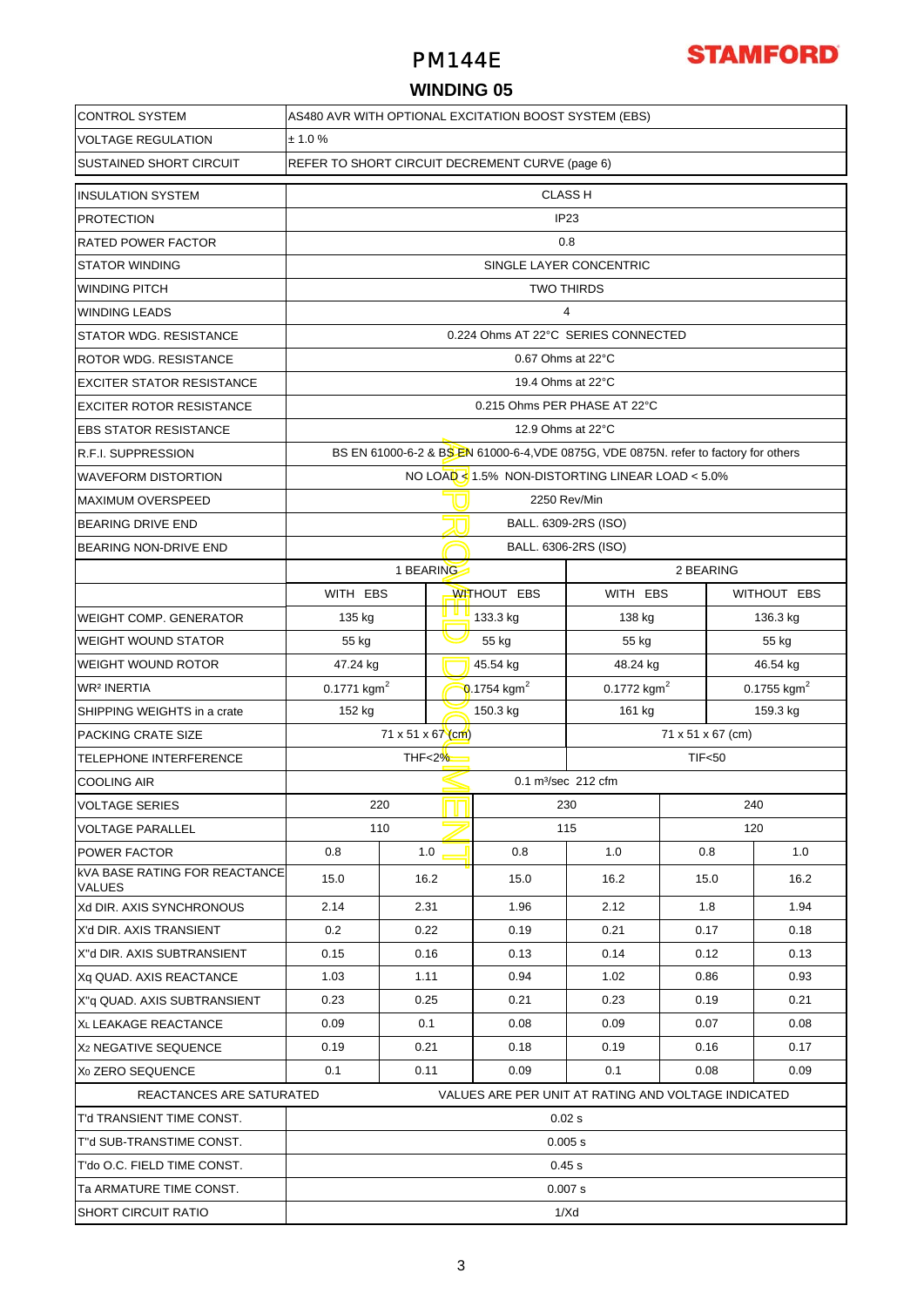

# PM144E

**Winding 05 / 0.8pf**



 $%$ 

 $75\,$ 

 $74$ 

73

 $72.$  $0.20$ 

 $0.30$ 

 $0.40$ 

 $0.50$ 

 $0.60\,$ 

 $0.70$ 

 $0.80\,$ 

 $0.90$ 

 $1.00$ 

 $1.10$ 

# **SINGLE PHASE EFFICIENCY CURVES**

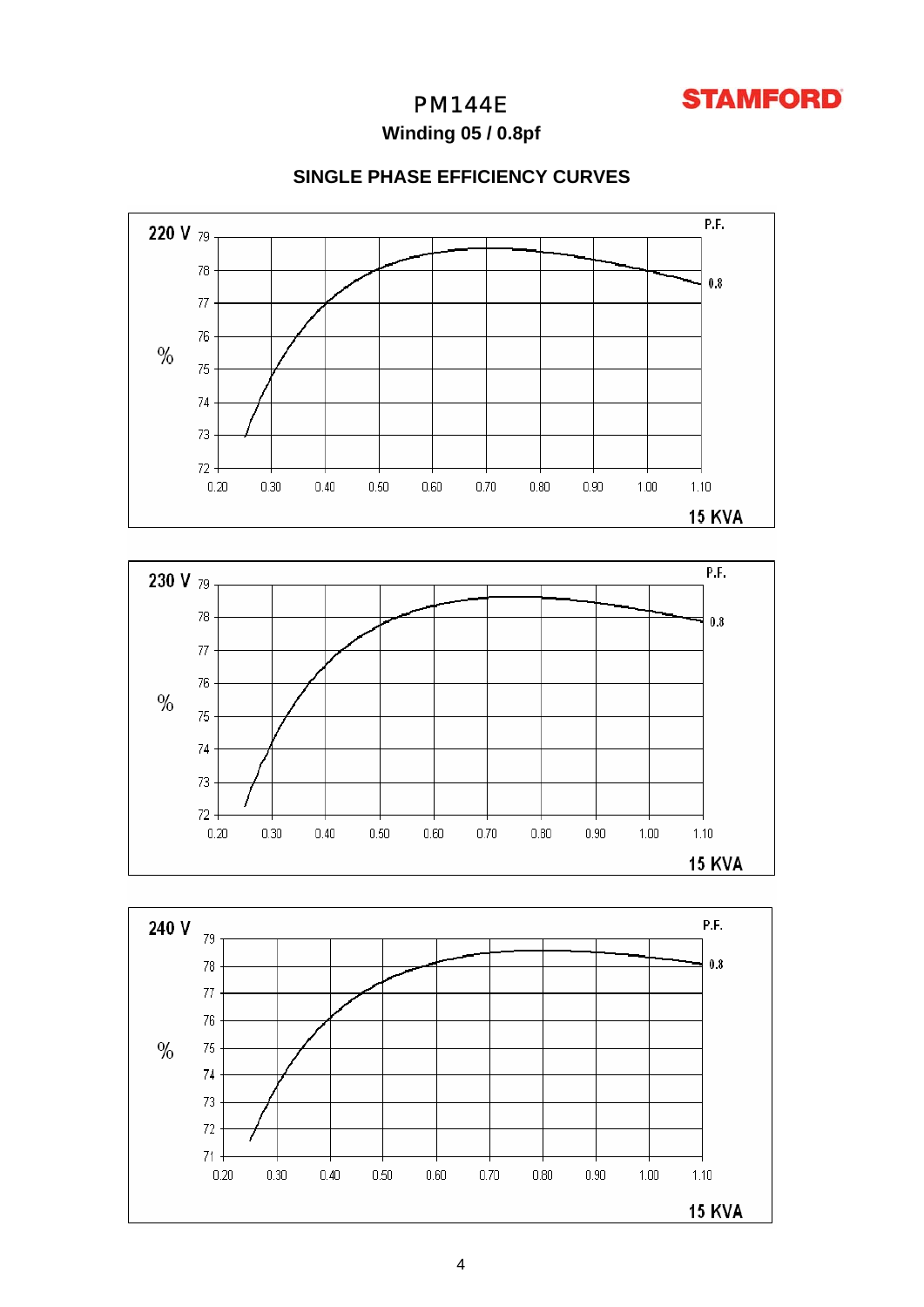

# PM144E

**Winding 05 / 1.0pf**

# **SINGLE PHASE EFFICIENCY CURVES**





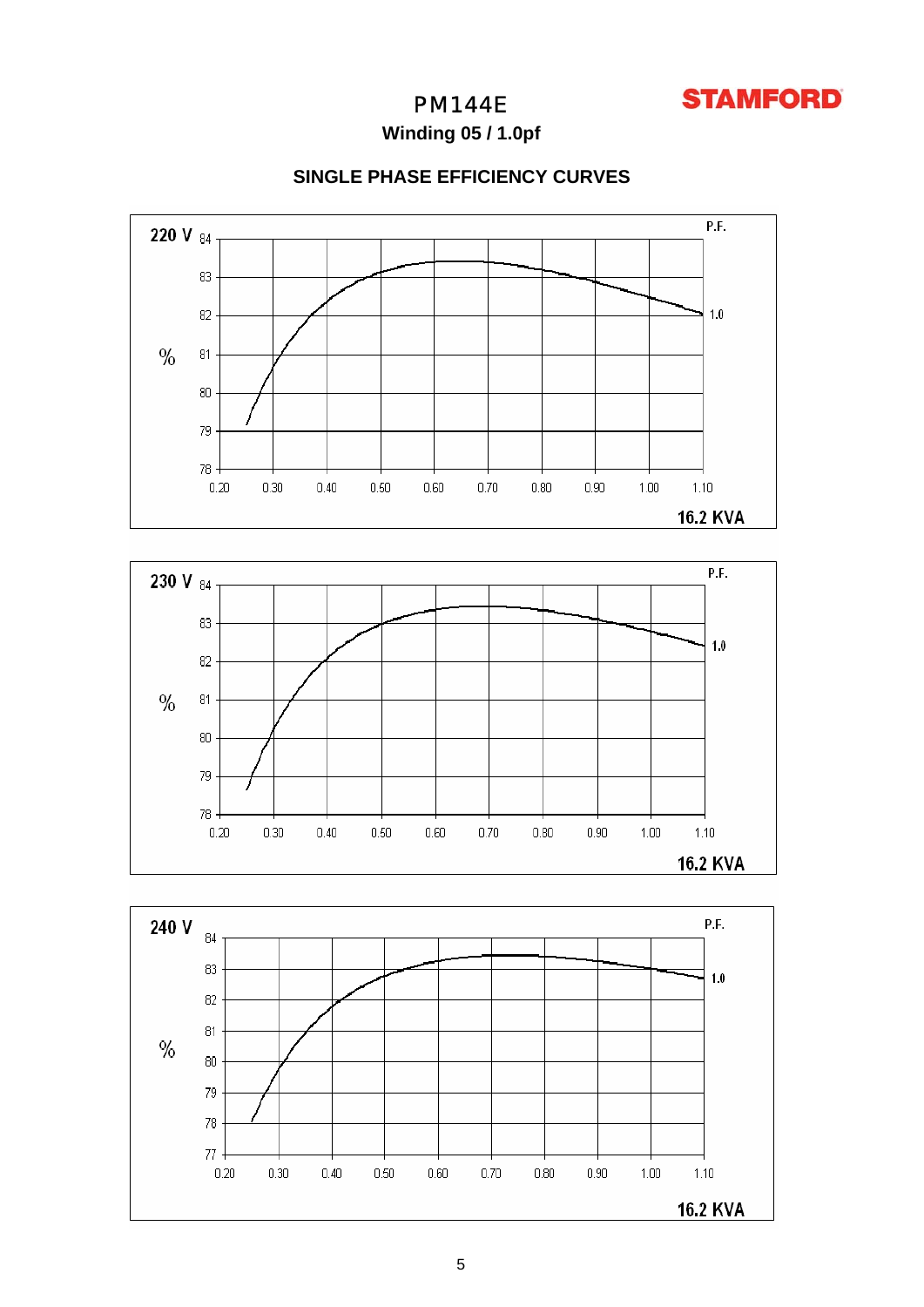**STAMFORD** 

PM144E **Winding 05 Locked Rotor Motor Startin g Curve**



**Short Circuit Decrement Curve. No-load Excitation at Rated Speed Based on series connection.**



Sustained Short Circuit = 309 Amps

### **Note**

The following multiplication factors should be used to adjust the values from curve between time 0.001 seconds and the minimum current point in respect of nominal operating voltage :

| Voltage | Factor |
|---------|--------|
| 220V    | X 1.00 |
| 230V    | X 1.05 |
| 240V    | X 1 09 |

The sustained current value is constant irrespective of voltage level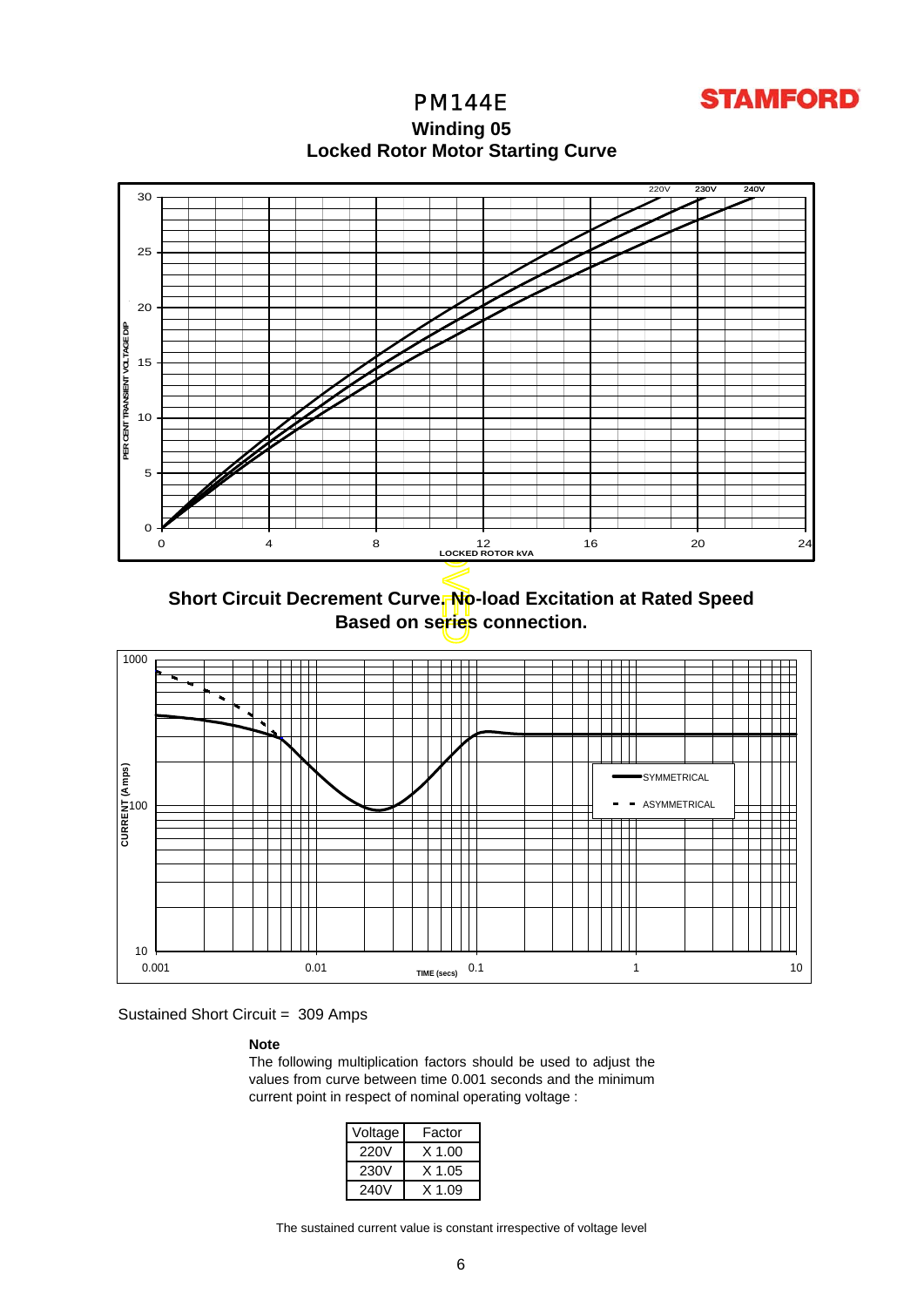# **STAMFORD**

# PM144E

# **Winding 05**

# **50**Hz **RATINGS**

| Class - Temp Rise | Cont. $E - 65/50^{\circ}C$ |                   |      | Cont. B - 70/50°C |                   |      | Cont. F - 90/50°C |                   |      | Cont. H - 110/50°C |                   |      |
|-------------------|----------------------------|-------------------|------|-------------------|-------------------|------|-------------------|-------------------|------|--------------------|-------------------|------|
|                   |                            | 0.8 <sub>pf</sub> |      |                   | 0.8 <sub>pf</sub> |      |                   | 0.8 <sub>pf</sub> |      |                    | 0.8 <sub>pf</sub> |      |
| Series (V)        | 220                        | 230               | 240  | 220               | 230               | 240  | 220               | 230               | 240  | 220                | 230               | 240  |
| Parallel (V)      | 110                        | 115               | 120  | 110               | 115               | 120  | 110               | 115               | 120  | 110                | 115               | 120  |
| kVA               | 11.6                       | 11.6              | 11.6 | 12.0              | 12.0              | 12.0 | 13.6              | 13.6              | 13.6 | 15.0               | 15.0              | 15.0 |
| kW                | 9.3                        | 9.3               | 9.3  | 9.6               | 9.6               | 9.6  | 10.9              | 10.9              | 10.9 | 12.0               | 12.0              | 12.0 |
| Efficiency (%)    | 78.6                       | 78.6              | 78.5 | 78.5              | 78.6              | 78.6 | 78.3              | 78.4              | 78.5 | 78.0               | 78.2              | 78.3 |
| kW Input          | 11.8                       | 11.8              | 11.8 | 12.2              | 12.2              | 12.2 | 13.9              | 13.9              | 13.9 | 15.4               | 15.3              | 15.3 |

| Class - Temp Rise                                                          | Cont. E - 65/50°C                                                     |                   |      | Cont. B-70/50°C |                   |      | Cont. F - 90/50°C |                   |      | Cont. H - 110/50°C |                   |      |
|----------------------------------------------------------------------------|-----------------------------------------------------------------------|-------------------|------|-----------------|-------------------|------|-------------------|-------------------|------|--------------------|-------------------|------|
|                                                                            |                                                                       | 1.0 <sub>pf</sub> |      |                 | 1.0 <sub>pf</sub> |      |                   | 1.0 <sub>pf</sub> |      |                    | 1.0 <sub>pf</sub> |      |
| Series (V)                                                                 | 220                                                                   | 230               | 240  | 220             | 230               | 240  | 220               | 230               | 240  | 220                | 230               | 240  |
| Parallel (V)                                                               | 110                                                                   | 115               | 120  | 110             | 115               | 120  | 110               | 115               | 120  | 110                | 115               | 120  |
| kVA                                                                        | 12.5                                                                  | 12.5              | 12.5 | 13.0            | 13.0              | 13.0 | 14.7              | 14.7              | 14.7 | 16.2               | 16.2              | 16.2 |
| kW                                                                         | 12.5                                                                  | 12.5              | 12.5 | 13.0            | 13.0              | 13.0 | 14.7              | 14.7              | 14.7 | 16.2               | 16.2              | 16.2 |
| Efficiency (%)                                                             | 83.2                                                                  | 83.4              | 83.4 | 83.2            | 83.3              | 83.4 | 82.9              | 83.1              | 83.2 | 82.5               | 82.8              | 83.0 |
| kW Input                                                                   | 15.0                                                                  | 15.0              | 15.0 | 15.6            | 15.6              | 15.6 | 17.7              | 17.7              | 17.7 | 19.6               | 19.6              | 19.5 |
|                                                                            |                                                                       |                   |      |                 |                   |      |                   |                   |      |                    |                   |      |
| <b>DIMENSIONS</b>                                                          |                                                                       |                   |      |                 |                   |      |                   |                   |      |                    |                   |      |
|                                                                            |                                                                       |                   |      |                 |                   |      |                   |                   |      |                    |                   |      |
| 66  (MAX) WHEN<br>566 (MAX) WHEN<br>FITTED WITH 'EBS'<br>FITTED WITH 'EBS' |                                                                       |                   |      |                 |                   |      |                   |                   |      |                    |                   |      |
| - 579 (MAX) OVERALL<br>484 (MAX) OVERALL                                   |                                                                       |                   |      |                 |                   |      |                   |                   |      |                    |                   |      |
| $\rightarrow$ 440 TO T/BOX LID<br>$136 -$<br>3445<br>65                    |                                                                       |                   |      |                 |                   |      |                   |                   |      |                    |                   |      |
|                                                                            | <b>RABBOOD I</b><br>n deserte         <br>     000000          177000 |                   |      |                 |                   |      |                   |                   |      |                    |                   |      |